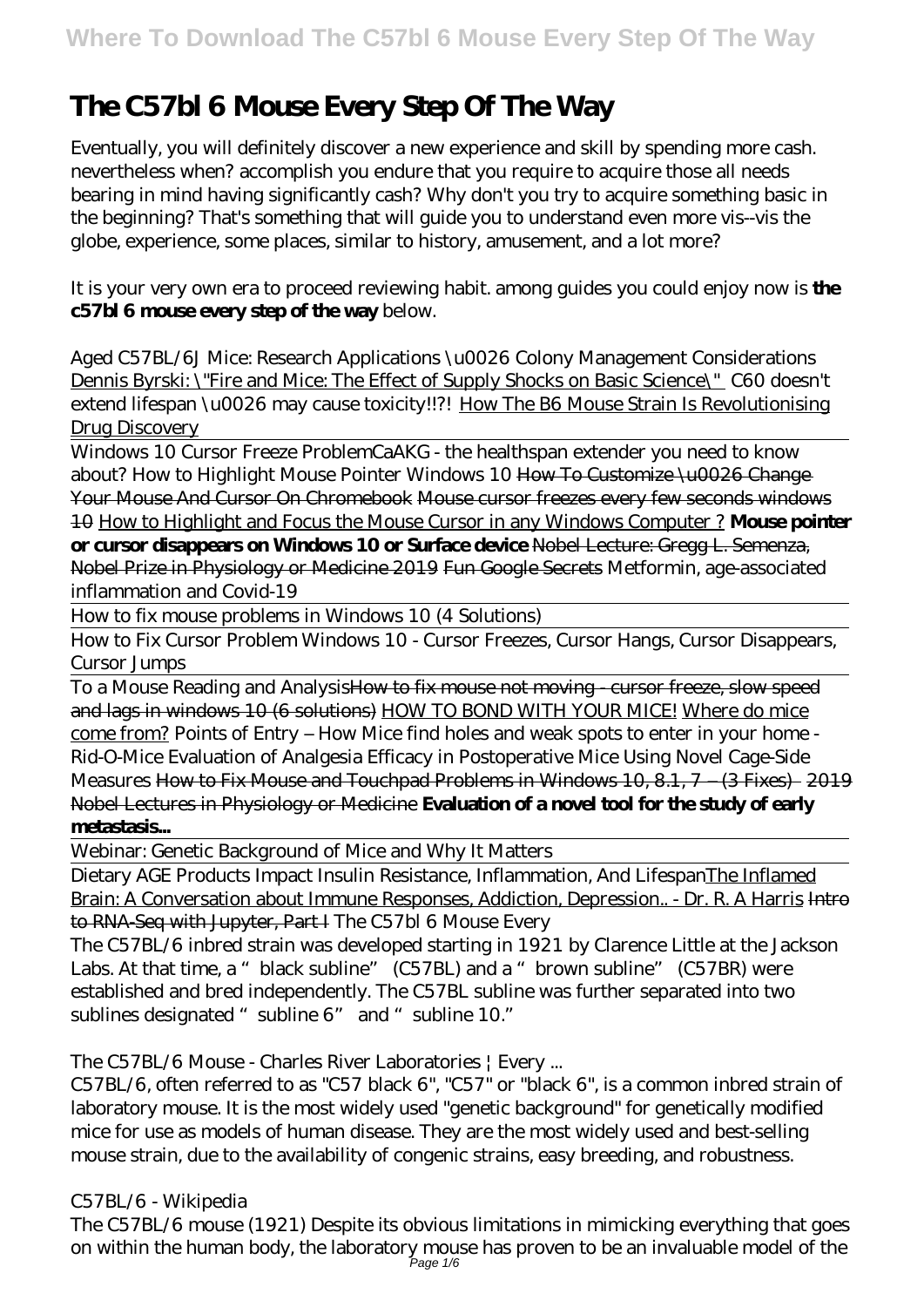human condition. Perhaps no strain of mouse exemplifies this best than a highly inbred mouse strain known as C57BL/6, sometimes abbreviated to "black 6" or B6.

The C57BL/6 mouse (1921) | British Society for Immunology

The C57BL/6 mouse is a multipurpose model that can be used in such fields as model creation, physiology, safety and efficacy, and genetics. General Purpose - Atochina, E.N. et al. Attenuated allergic airway hyperresponsiveness in C57BL/6 mice is associated with enhanced surfactant protein (SP)-D production following allergic sensitization.

C57BL/6 Mice Datasheet | Charles River

1) C57BL/6 The C57BL/6 mouse is the second mammal to have complete genome sequencing (after humans), and the... 2) BALB/c

#### C57BL/6 and BALB/c Mouse Models | Cyagen

One of the most used inbred mouse models, the C57BL/6 is used in nearly every research application, and it's commonly used as the genetic background for transgenic mouse models. It is also the preferred model for studying diet-induced obesity and the chronic experimental autoimmune encephalomyelitis model of multiple sclerosis.

C57BL/6 Mice | Black 6 Inbred Mouse Strain | Taconic ...

C57BL/6JRj by JANVIER LABS is a widely used strain and was the first one to have its genome sequenced. It's not very sensitive to spontaneous tumours but allows for the expression of a wide variety of mutations, hence its frequent use as genetic background in transgenic models.C57BL/6JRj are active and easy to manipulate and have a long life expectancy.

## C57BL/6JRj Mouse - Janvier Labs

The C57BL/6N mouse shares many characteristics with the C57BL/6J, e.g. alopecia and cannibalism. 5 SNP differences have however been identified (Petkov and Wiles, 2005). This strain does not have the deletion in the Nnt gene that has been found in the C57BL/6J.

## C57BL/6NRj Mouse - Janvier Labs

Since C.C. Little (the founder of The Jackson Laboratory) initially generated the C57BL inbred strain in the 1920's-1930's, the inbred substrain C57BL/6 became the most frequently used mouse strain in biomedical research. The popularity of C57BL/6 inbred mice led to the establishment of many colonies at different vendors and academic institutions around the world.

There is no such thing as a C57BL/6 mouse!

Poloxamer 407 (P-407) induces hyperlipidemia in the rat. It was the purpose of this investigation to determine if chronic P-407 administration would produce atherogenic arterial lesions in the C57BL/6 mouse, a strain reported to be susceptible to hyperlipidemia-induced atherosclerotic plaque formation.

Poloxamer 407-induced atherogenesis in the C57BL/6 mouse.

At what age can a C57Bl/6 mouse be considered to be "geriatric"? Mice as young as 2-3 months of age are considered by some to be adults. NIA's strain survival information...

At what age can a C57Bl/6 mouse be considered to be ... Out of over 3,000 varieties of lab mice, the breed of black mice known as C57BL/6 is the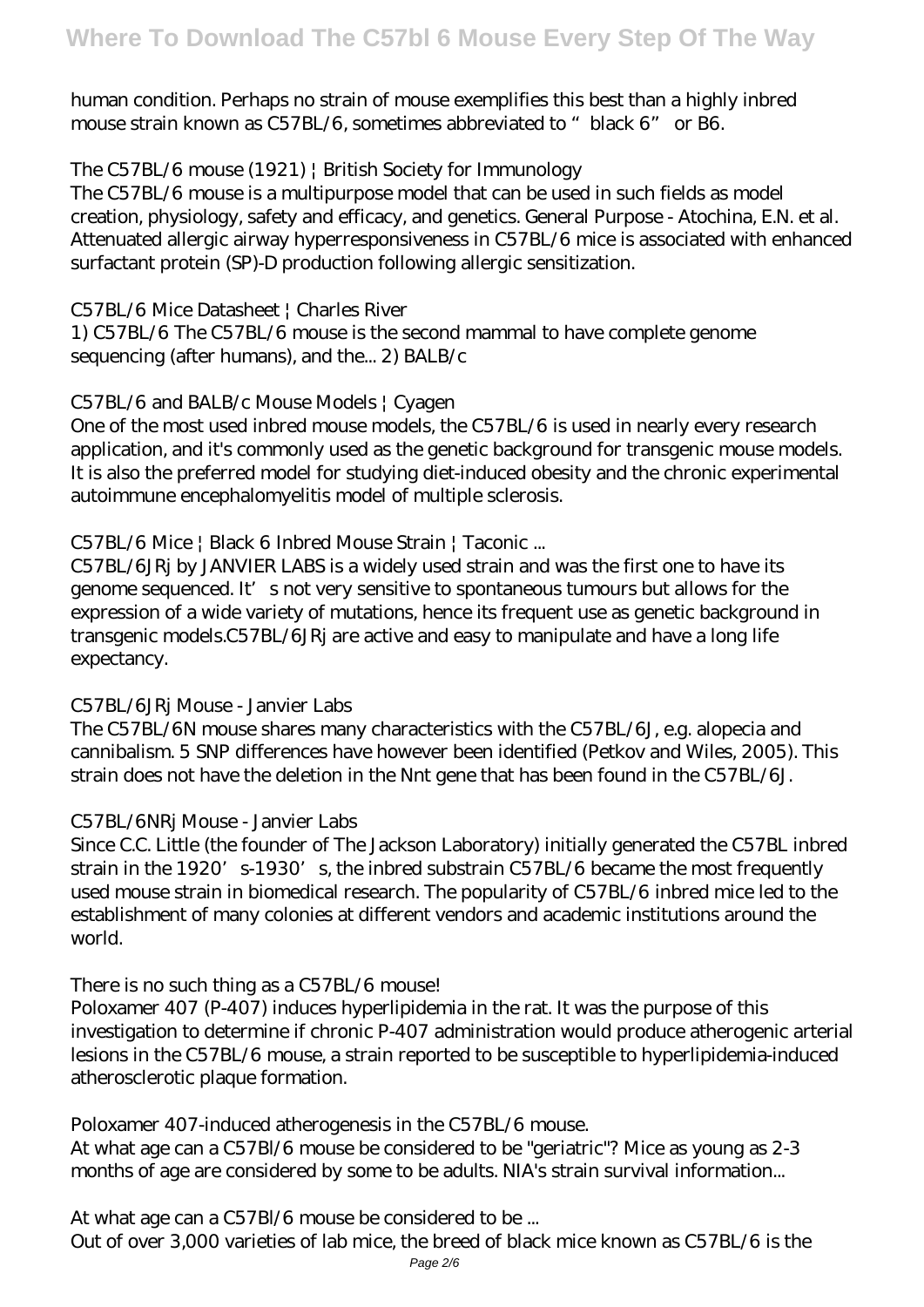most well-known and widely used animal models in research. They're an inbred variety of mice raised in laboratories to be used as research specimens for studying behavioral patterns, genetic inheritance, chronic illnesses, and immunology.

#### Black Lab Mouse (C57BL/6) - GIANT Microbes

liquid nitrogen vapor phase. The clonal embryonic stem cell line #693 ES C57BL/6 was derived from a strain C57BL/6J (B6) mouse blastocyst Ref Schuster-Gossler K, et al. Use of coisogenic host blastocysts for efficient establishment of germline chimeras with C57BL/6J ES cell lines.

C57BL/6 ATCC ® SCRC-1002™ Mus musculus The clonal embryonic

One of the most widely used laboratory mouse strains is the C57BL/6 mouse. These mice are commonly referred to as "Black 6," "B6," or "C57 Black." There are many substrains of the C57BL/6 mouse (1). This review will discuss two of the most commonly used substrains, C57BL/6J and C57BL/6N.

Attention to Background Strain Is Essential for Metabolic ...

Alopecia in C57BL 6 and related mouse strains Over-grooming behavior Hair loss due to overgrooming (hair nibbling, whisker-eating) has been observed at The Jackson Laboratory for many years among mice in the C57BL/6J and related strains, i.e., C57BL/10J, C58/J, C57BR/cdJ, C57L/J and the congenic histocompatibility lines based on the genetic background of C57BL/10 and C57BL/6.

Alopecia in C57BL 6 and related mouse strains

The C57BL/6 mouse is the most commonly-used inbred mouse strain available and is employed in numerous research areas, including immunology, genetics, diabetes and obesity, neurobiology, cardiovascular biology, and developmental biology.

Buy C57BL/6 Mouse T Cell-depleted Irradiated Splenocytes ...

This atlas represents a first step in comparing the anatomic organization of the brains of the C57BL/6 and the 129/Sv mice, two substrains that are frequently used in studies of the central nervous system. The mouse is rapidly becoming the most commonly used mammalian resource in biomedicine.

Using the most well-studied behavioral analyses of animal subjects to promote a better understanding of the effects of disease and the effects of new therapeutic treatments on human cognition, Methods of Behavior Analysis in Neuroscience provides a reference manual for molecular and cellular research scientists in both academia and the pharmaceutic

The goals of this research were to a) characterize the protein-function relationships of skeletal muscle single fibers from the mouse hindlimb b) examine mouse-strain related differences in myosin heavy chain composition (MHC) and single fiber contractile function, and c) quantify changes in fiber size and contractile function in response to 7 days of nonweight bearing. This research is significant because mechanistic approaches to understanding relationships between muscle protein expression, contractile function, and mechanical loading will likely benefit from a transition from the traditional laboratory rat to genetically modified mouse models. The methods used in this research feature an in vitro skinned-fiber preparation and single-fiber gel electrophoresis. Hindlimb muscles of mice were excised, and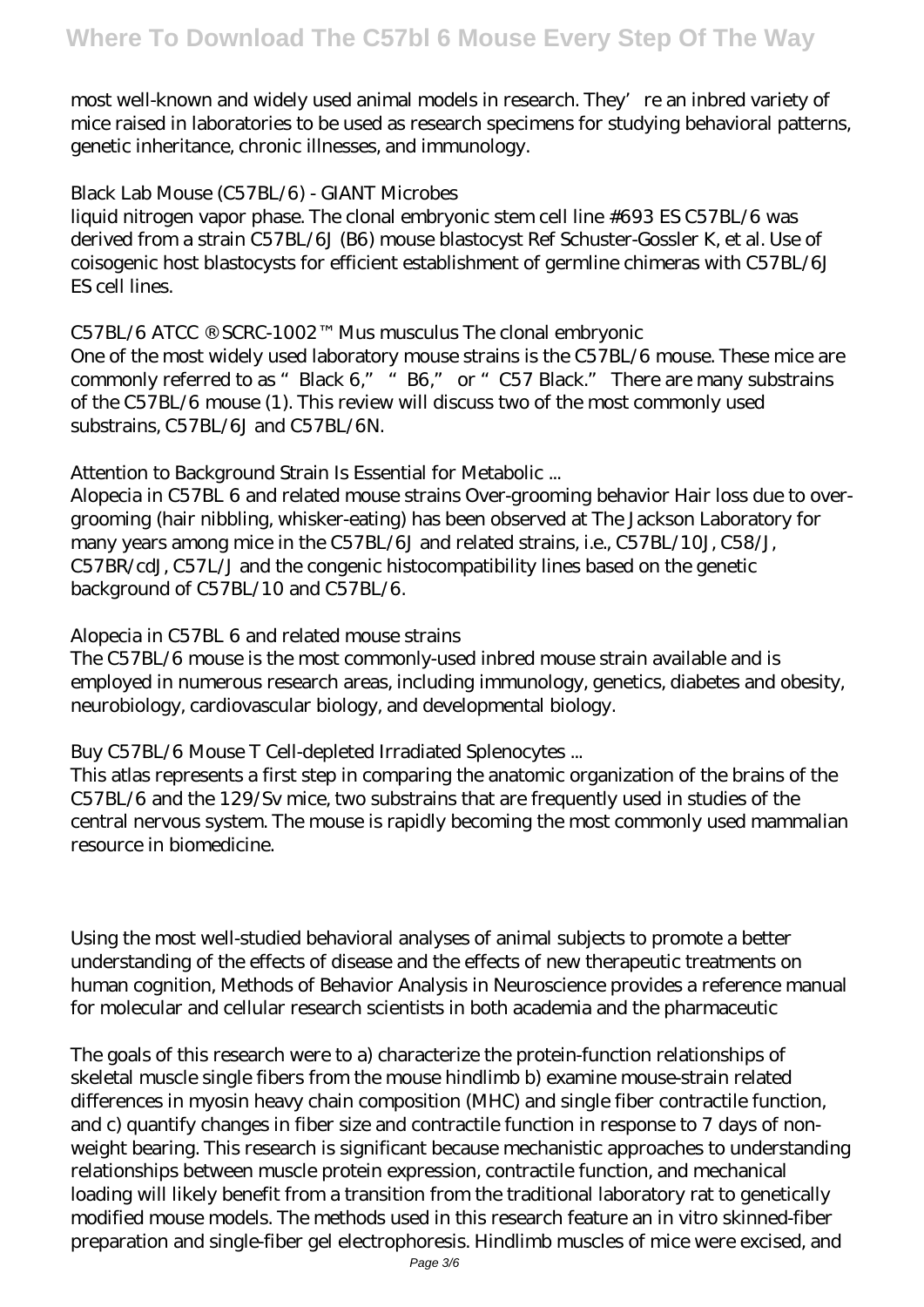# **Where To Download The C57bl 6 Mouse Every Step Of The Way**

dissected into smaller bundles from which single muscle fibers were isolated. Single fibers were placed in skinning solution that permeabilized the fiber's membrane. The ends of skinned single muscle segments were attached to stainless steel troughs, which were connected to an isometric force transducer and a direct-current position motor. This system allowed the measurement of the fiber's cross-sectional area (CSA), peak isometric force (P0), and unloaded maximal shortening velocity (V0) during maximal Ca2-activating. The identification of the fiber's MHC content was subsequently achieved by electrophoresis of a sample of each fiber segment. The results showed that the C57BL/6 mouse soleus muscle contains a MHC composition (20% type I) that is dramatically different than the ICR and CBA/J mouse strains (50% type I, respectively). Type I fibers from the C57BL/6 mouse had V0 that was 25% lower than type I fibers from ICR and CBA/J mice. Following 7 days of hindlimb suspension (HS) all strains experienced significant soleus muscle and single-fiber atrophy and decreases in the absolute and specific (force/fiber CSA) of type I and II fibers. However, type I fibers from C57BL/6 mice showed no change in V0 whereas type I fibers from ICR and CBA/J showed increased V0. In conclusion, this research demonstrates that unlike the rat and human models of non-weight bearing, mouse soleus type I and II fibers are equally affected by HS with respect to decreases in fiber CSA and force. However, type I fiber V0 was elevated only in mouse strains with solei containing at least 50% type I MHC. These findings challenge the current view that non-weight bearing affects slow fibers more than fast fibers, and suggests that changes in single fiber contractile function with HS may be influenced in part by the MHC distribution of the muscle.

In the years since the third edition of this indispensable reference was published, a great deal has been learned about the nutritional requirements of common laboratory species: rat, mouse, guinea pig, hamster, gerbil, and vole. The Fourth Revised Edition presents the current expert understanding of the lipid, carbohydrate, protein, mineral, vitamin, and other nutritional needs of these animals. The extensive use of tables provides easy access to a wealth of comprehensive data and resource information. The volume also provides an expanded background discussion of general dietary considerations. In addition to a more userfriendly organization, new features in this edition include: A significantly expanded section on dietary requirements for rats, reporting substantial new findings. A new section on nutrients that are not required but that may produce beneficial results. New information on growth and reproductive performance among the most commonly used strains of rats and mice and on several hamster species. An expanded discussion of diet formulation and preparation--including sample diets of both purified and natural ingredients. New information on mineral deficiency and toxicity, including warning signs. This authoritative resource will be important to researchers, laboratory technicians, and manufacturers of laboratory animal feed.

The goals of this research were to a) characterize the protein-function relationships of skeletal muscle single fibers from the mouse hindlimb b) examine mouse-strain related differences in myosin heavy chain composition (MHC) and single fiber contractile function, and c) quantify changes in fiber size and contractile function in response to 7 days of nonweight bearing. This research is significant because mechanistic approaches to understanding relationships between muscle protein expression, contractile function, and mechanical loading will likely benefit from a transition from the traditional laboratory rat to genetically modified mouse models. The methods used in this research feature an in vitro skinned-fiber preparation and single-fiber gel electrophoresis. Hindlimb muscles of mice were excised, and dissected into smaller bundles from which single muscle fibers were isolated. Single fibers were placed in skinning solution that permeabilized the fiber's membrane. The ends of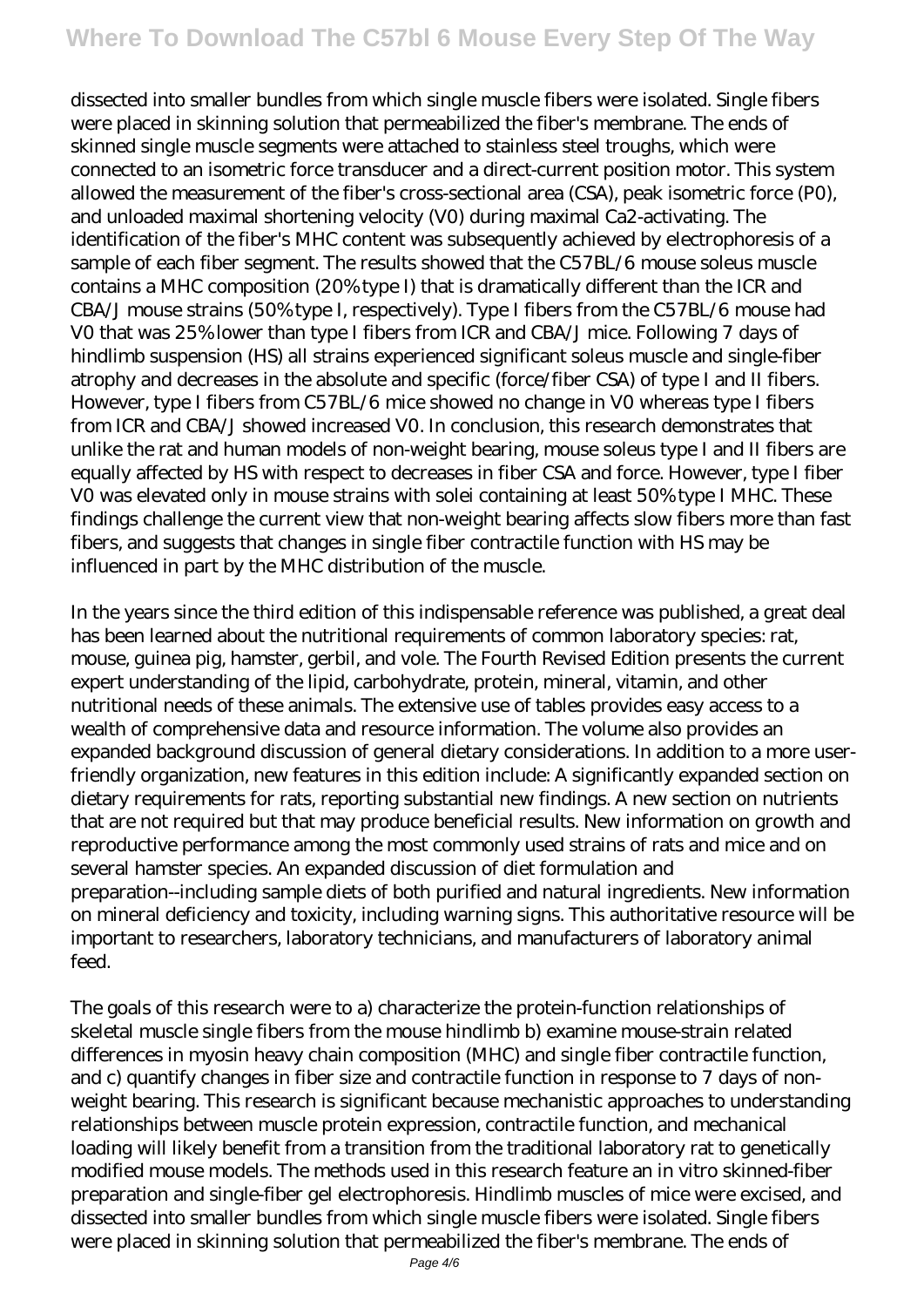# **Where To Download The C57bl 6 Mouse Every Step Of The Way**

skinned single muscle segments were attached to stainless steel troughs, which were connected to an isometric force transducer and a direct-current position motor. This system allowed the measurement of the fiber's cross-sectional area (CSA), peak isometric force (P0), and unloaded maximal shortening velocity (V0) during maximal Ca2-activating. The identification of the fiber's MHC content was subsequently achieved by electrophoresis of a sample of each fiber segment. The results showed that the C57BL/6 mouse soleus muscle contains a MHC composition (20% type I) that is dramatically different than the ICR and CBA/J mouse strains (50% type I, respectively). Type I fibers from the C57BL/6 mouse had V0 that was 25% lower than type I fibers from ICR and CBA/J mice. Following 7 days of hindlimb suspension (HS) all strains experienced significant soleus muscle and single-fiber atrophy and decreases in the absolute and specific (force/fiber CSA) of type I and II fibers. However, type I fibers from C57BL/6 mice showed no change in V0 whereas type I fibers from ICR and CBA/J showed increased V0. In conclusion, this research demonstrates that unlike the rat and human models of non-weight bearing, mouse soleus type I and II fibers are equally affected by HS with respect to decreases in fiber CSA and force. However, type I fiber V0 was elevated only in mouse strains with solei containing at least 50% type I MHC. These findings challenge the current view that non-weight bearing affects slow fibers more than fast fibers, and suggests that changes in single fiber contractile function with HS may be influenced in part by the MHC distribution of the muscle.

Immunopharmacology as a field of scientific endeavor had its origins more than thirty years ago in the application of antibody-based techniques to assays of hormones and drugs in tissues and body fluids. More recently, the field has been redefined to include a primary focus on the immune system as a target of xenobiotic action. Advances in the field of immunology have made it apparent that the immune system, like other organ systems, declines in its function as a result of aging, viral infections like AIDS, and other immunotoxic influences, giving rise to secondary immunodeficiency. Deficiencyof the immune system in turn leads to infections, autoimmune diseases, and an increased incidence of certain cancers. The notion of treating the failing immune system is relatively new; however, more than a decade of research on cancer and AIDS has created the burgeoning new clinical field of immunotherapy. Immunopharmacology then stands as the preclinical and clinical science of immune manipulation. As such, like its parent field of pharmacology, it includes within its scope basic studies of immune mechanisms as they relate to the pathogenesis of inflammation and immunologic disturbances. As with pharma cology, the perspective is always a therapeutic one. Studies of immune and inflammatory processes emphasize the use of pharmacologic probes and drugs to elucidate the underlying biochemical pharmacology.

Mouse Genetics offers for the first time in a single comprehensive volume a practical guide to mouse breeding and genetics. Nearly all human genes are present in the mouse genome, making it an ideal organism for genetic analyses of both normal and abnormal aspects of human biology. Written as a convenient reference, this book provides a complete description of the laboratory mouse, the tools used in analysis, and procedures for carrying out genetic studies, along with background material and statistical information for use in ongoing data analysis. It thus serves two purposes, first to provide students with an introduction to the mouse as a model system for genetic analysis, and to give practicing scientists a detailed guide for performing breeding studies and interpreting experimental results. All topics are